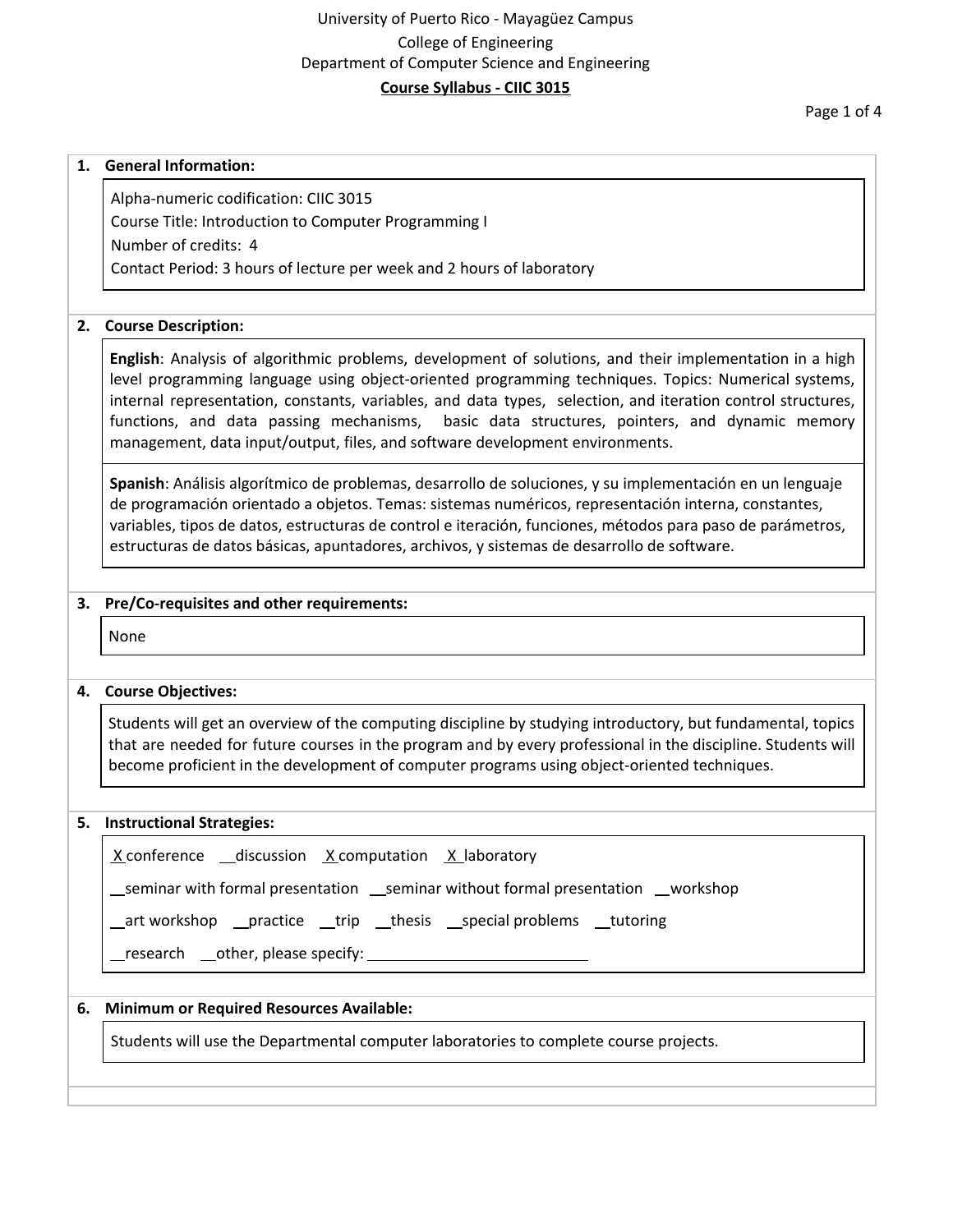| <b>Outline</b>                                                                   | <b>Contact Hours</b> |  |
|----------------------------------------------------------------------------------|----------------------|--|
| Introduction to Computing and algorithms                                         | 5                    |  |
| Software Development Process and environments, mobiles apps and pair programming | 4                    |  |
| Abstraction and data types and Representation                                    | 4                    |  |
| <b>Operations and Expressions</b>                                                | 4                    |  |
| Analyzing problems and algorithms                                                | 4                    |  |
| Functions                                                                        | 4                    |  |
| <b>Objects and Classes</b>                                                       | 4                    |  |
| Files and I/O Streams                                                            | 3                    |  |
| Arrays and Vectors                                                               | $\overline{2}$       |  |
| Classes and ADT                                                                  | 4                    |  |
| Pointers and Dynamic Memory                                                      | 4                    |  |
| Exams                                                                            | 3                    |  |
| Laboratory                                                                       | 30                   |  |
| Total hours: (equivalent to contact period)                                      | 75                   |  |

# **8. Grading System**

 $\boxtimes$ Quantifiable (letters)  $\Box$  Not Quantifiable

## **9. Evaluation Strategies**

| <b>Activity</b>                | Quantity | Percent |
|--------------------------------|----------|---------|
| ⊠ Exams                        | 3        | 40-45%  |
| $\boxtimes$ Final Exam         | 1        | 20-25%  |
| $\Box$ Short Quizzes           |          |         |
| $\Box$ Oral Reports            |          |         |
| Monographies                   |          |         |
| $\Box$ Portfolio               |          |         |
| $\boxtimes$ Projects           | variable | 10-25%  |
| $\square$ Journals             |          |         |
| ⊠Other,<br>specify: Laboratory |          | 10-20%  |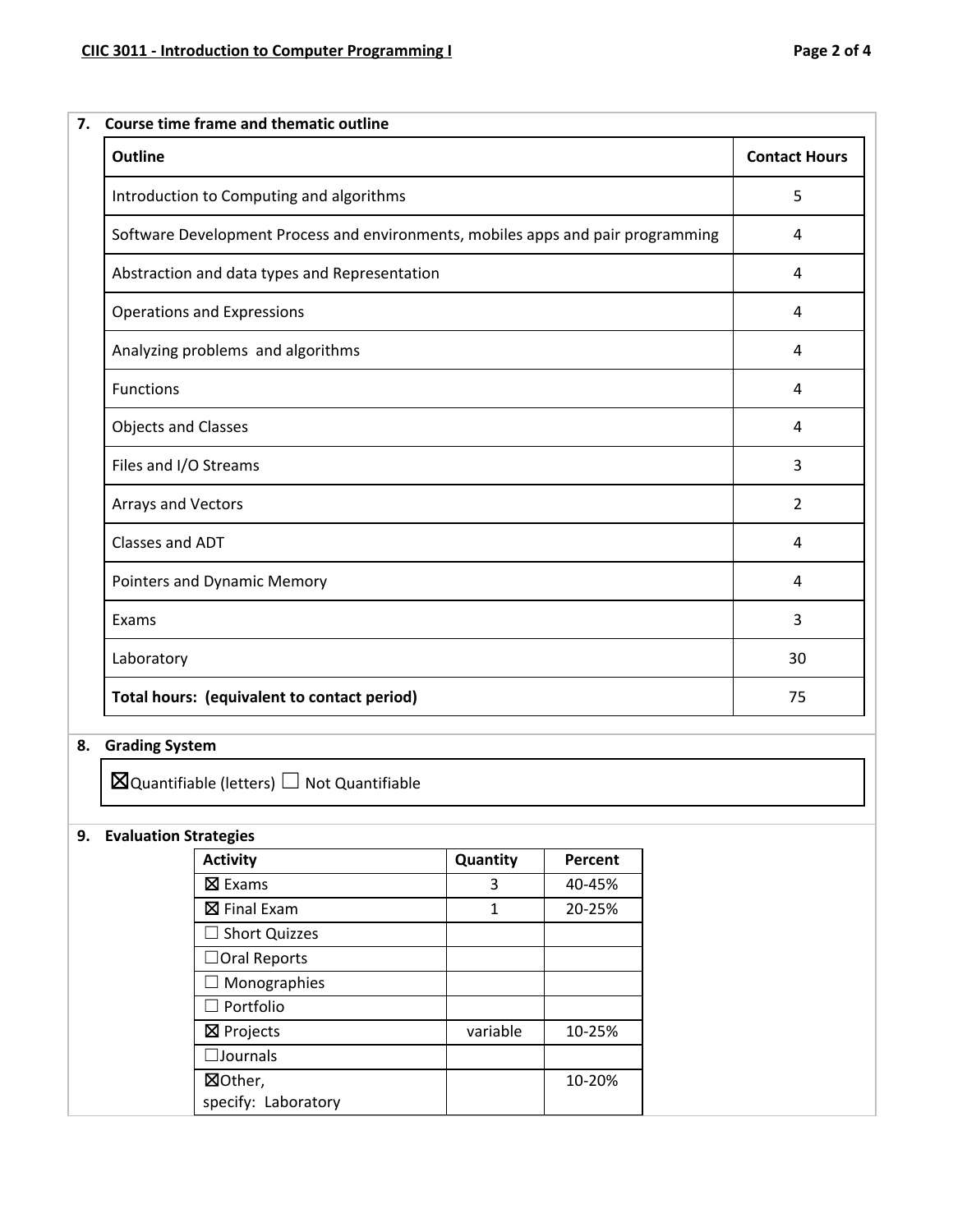|  | ___ |
|--|-----|
|  |     |

#### **10. Bibliography:**

- 1. Tony Gaddis, *Starting out with C++*, 7th ed., Addison Wesley, 2011.
- 2. Tony Gaddis, Starting out with Python, 2<sup>nd</sup> ed., Addison Wesley, 2012.
- 3. John Zelle, *Python Programming: An Introduction to Computer Science*, 2nd ed., Franklin, Beedle & Associates, 2010.
- 4. Mobile CSP *An AP Computer Science Principles*
- 5. Blown to Bits *Your Life, Liberty, and Happiness After the Digital Explosion*
- 6. Hal Abelson Ken Ledeen Harry Lewis
- 7. Diane Zak, *An Introduction to Programming With C++,* 7th ed., Cengage Learning, 2012.

### **11. Course Outcomes**

| Upon completion of this course the student will be able to:                                                                                                                                                                 | Program<br><b>Outcomes</b> |
|-----------------------------------------------------------------------------------------------------------------------------------------------------------------------------------------------------------------------------|----------------------------|
| 1. explain the meaning of the discipline of computer science, basic computer terminology<br>and the impacts of computing in the society                                                                                     | C4, E4                     |
| 2. explain the wide variety of computational artifacts that can be created using software<br>tools and their impact in modern society                                                                                       | C4, E4                     |
| 3. apply programming language concepts; such as, variables, data types, flow control<br>structures, memory management principles, memory representation of data, files, and the<br>compiling process                        | C <sub>6</sub>             |
| 4. use software to solve problems: including basic algorithmic, data structures and<br>problem-solving techniques (decision structures, loops, functions), strategies for<br>structuring and reusing code to solve problems | C <sub>6</sub>             |
| 5. apply contemporary software development and management tools (design,<br>documentation, implementation and testing solutions) to design and develop software<br>applications.                                            | C <sub>6</sub>             |

### **12. According to Law 51**

Students will identify themselves with the Institution and the instructor of the course for purposes of assessment (exams) accommodations. For more information please call the Student with Disabilities Office which is part of the Dean of Students office (Office #4) at (787)265-3862 or (787)832-4040 extensions 3250 or 3258.

### **13. Academic Integrity**